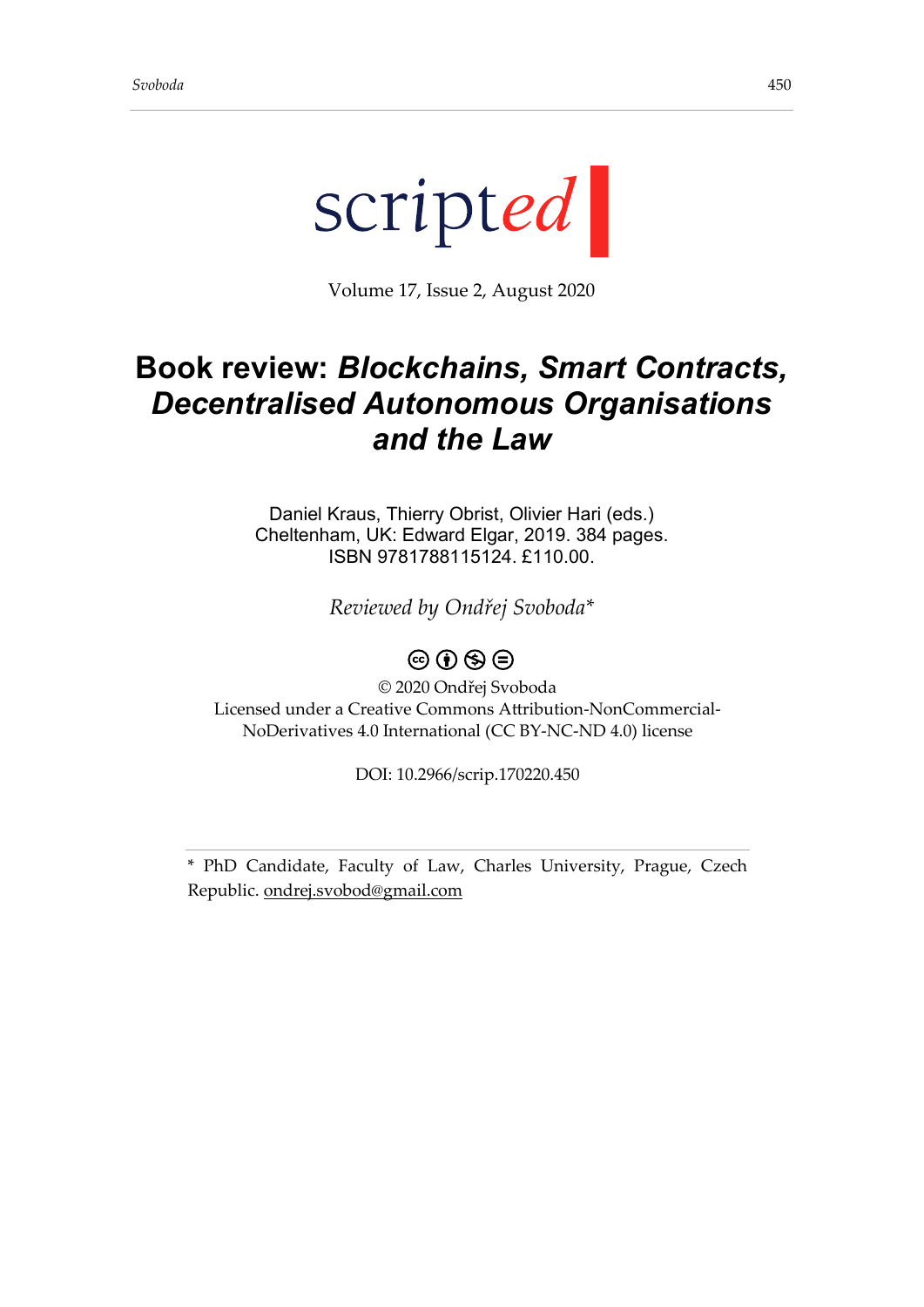Blockchain, formally referred to as a distributed ledger technology and known particularly for its cryptocurrency application, has been recently described as the most disruptive technology in decades.<sup>1</sup> Although it may sound over-hyped, this technology which began to emerge rapidly in 2016 and 2017 is increasingly popular. Blockchain applications are already highly varied and there are many options for using this technology. Beyond cryptocurrencies, blockchain is used across a variety of industries and services such as global shipping, public registers, healthcare or fintech. Given the recent developments in this field, *Blockchains, Smart Contracts, Decentralised Autonomous Organisations and the Law* offers a very useful insight to emerging legal issues. Therefore, its timing is particularly apt.

The book consists of eleven chapters. Their focus varies from private international law, international standardization, and data protection to intellectual property law. Six of these chapters provide a pertinent case study focusing on Switzerland providing among others a comprehensive view on regulation of smart contracts, the tax treatment of cryptocurrencies or a criminal law perspective. The selection of Switzerland is a natural choice not only because the majority of authors are based in Switzerland. At the time of writing, Switzerland was home to four of the ten largest initial coin offerings (also referred to as token launches) which had ever taken place. The structure of the book could at first sight seem disproportional with the focus on just one country. The chapters, however, nicely complement each other, as the more theoretical parts are followed by more practice-oriented texts analysing the current state of play in Switzerland.

<sup>1</sup> Lucas Mearian, "What is Blockchain? The Most Disruptive Tech in Decades" (*Computerworld*, 18 January 2018), available at [https://www.computerworld.com/article/3191077/what-is](https://www.computerworld.com/article/3191077/what-is-blockchain-the-complete-guide.html#tk.ctw-infsb)[blockchain-the-complete-guide.html#tk.ctw-infsb](https://www.computerworld.com/article/3191077/what-is-blockchain-the-complete-guide.html#tk.ctw-infsb) (accessed 13 February 2020).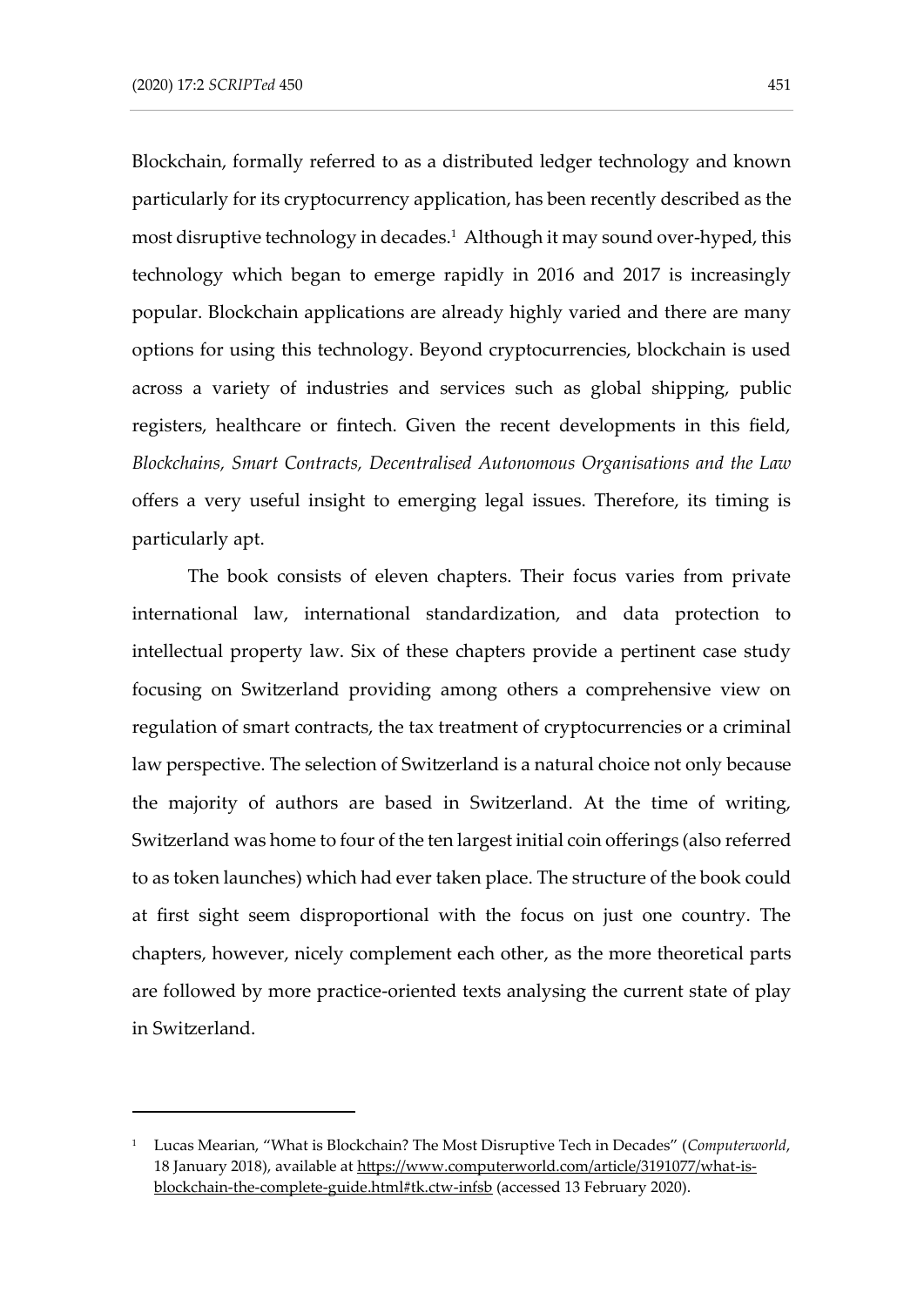The Swiss regulatory framework certainly deserves the attention of people who are curious about the legal implications of blockchain development. Switzerland is said to be a particularly attractive environment for blockchain and fintech start-ups. The Swiss fintech model was created in August 2017 when the Swiss Federal Council adopted an amendment of the Banking Ordinance. The amendment reduced barriers for fintech firms to entry into the Swiss financial market. The decision can be explained by the recent international pressure on the Swiss financial sector due to its banking secrecy law. To reinvent their business model and offer new services, Swiss banks opened to innovation and integrated blockchain technology. Still, it is evident from research conducted by the authors that businesses active in this fast-developing field prefer a clear-cut set of rules to legal uncertainty and ambiguity. Another important conclusion presented in the book is that blockchain technology has successfully stimulated the Swiss services industry (p. 48).

On the other hand, the authors warn of frenetic attempts of some States to promote its position within the digital economy by supporting the use of blockchain. Primarily, the authors are of the position that the growing application of blockchain "requires a legal framework that is as clear as possible" (p. 57). They observe that there is currently no law at the domestic or international level applying specifically to blockchain transactions. The lack of regulation may subsequently lead to a variety of economic and legal risks.

It is also important to highlight the international dimension concerning the use of the blockchain since "it is statistically unlikely that all the nodes involved in transaction will be located in the same State" (p. 59). The authors at this point rightly recall the United Nations Convention on the Use of Electronic Communications in International Contracts as a legal instrument possibly useful for interpreting the formation of smart contracts. Yet, the rules are still entirely insufficient to govern legal issues raised by the growing use of modern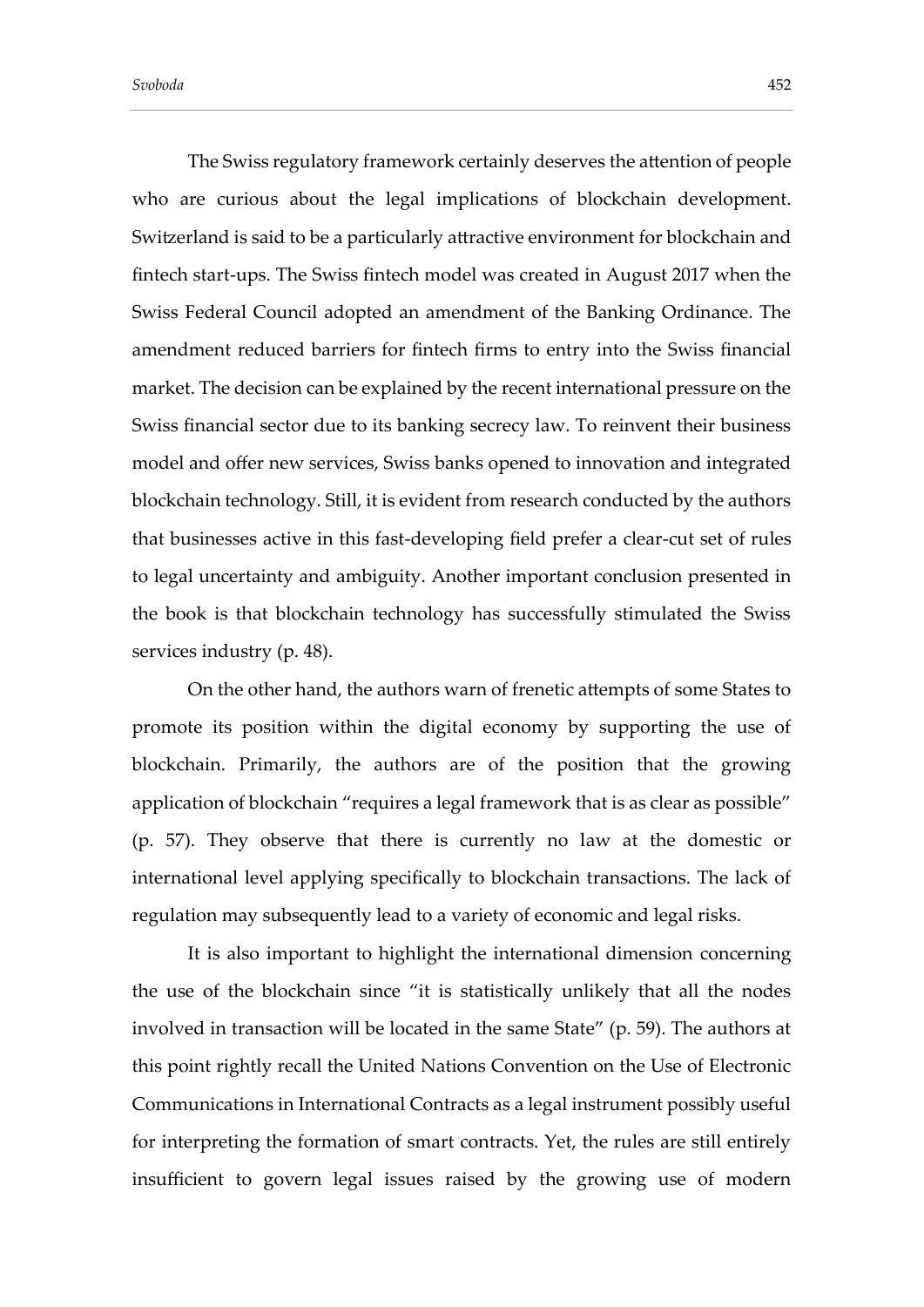technologies. That is also a reason why the Czech Republic has recently submitted a proposal for future work of the International Institute for the Unification of Private Law (UNIDROIT) and the United Nations Commission on International Trade Law (UNCITRAL) to focus on this development.<sup>2</sup> Based on this activity, both the UNIDROIT and the UNCITRAL held a joint conference in May 2019 in Rome which has increased the likelihood of future involvement of international organisations in this field.<sup>3</sup>

The topic of regulation of blockchain is also closely connected with its standardisation, which is the subject of chapter *When Disruptive Meets Streamline: International Standardization in Blockchain* by Panagiotis Delimatsis. Indeed, standard-setting as a form of codified technical knowledge provides various benefits, such as a consolidation of best practices, reducing costs or increasing trust. The book investigates in detail current blockchain-related work of the International Organisation for Standardisation (ISO), drawing attention to Australia's recent initiative within the organisation. In April 2016, Standards Australia, the Australian standard-setting organisation, proposed to establish an ISO technical committee aiming at the creation of international standards for blockchain. The committee was established in September 2016 and it now provides an international forum for consultation on this topic. The chapter investigating the ISO activities thus offers a very interesting view on a rather overlooked aspect in the development of blockchain.

While blockchain can be deployed in almost unlimited spheres of human activity it raises a pertinent question of data protection. Despite the fact that data protection has received limited attention, the authors decided to tackle this

<sup>&</sup>lt;sup>2</sup> UNCITRAL, "Work programme of the Commission - Legal aspects of smart contracts and artificial intelligence: submission by the Czechia", A/CN.9/960 (30 May 2018).

<sup>&</sup>lt;sup>3</sup> UNCITRAL/UNIDROIT, "Summary of the Discussion and Conclusions of a joint workshop" (6-7 May 2019).